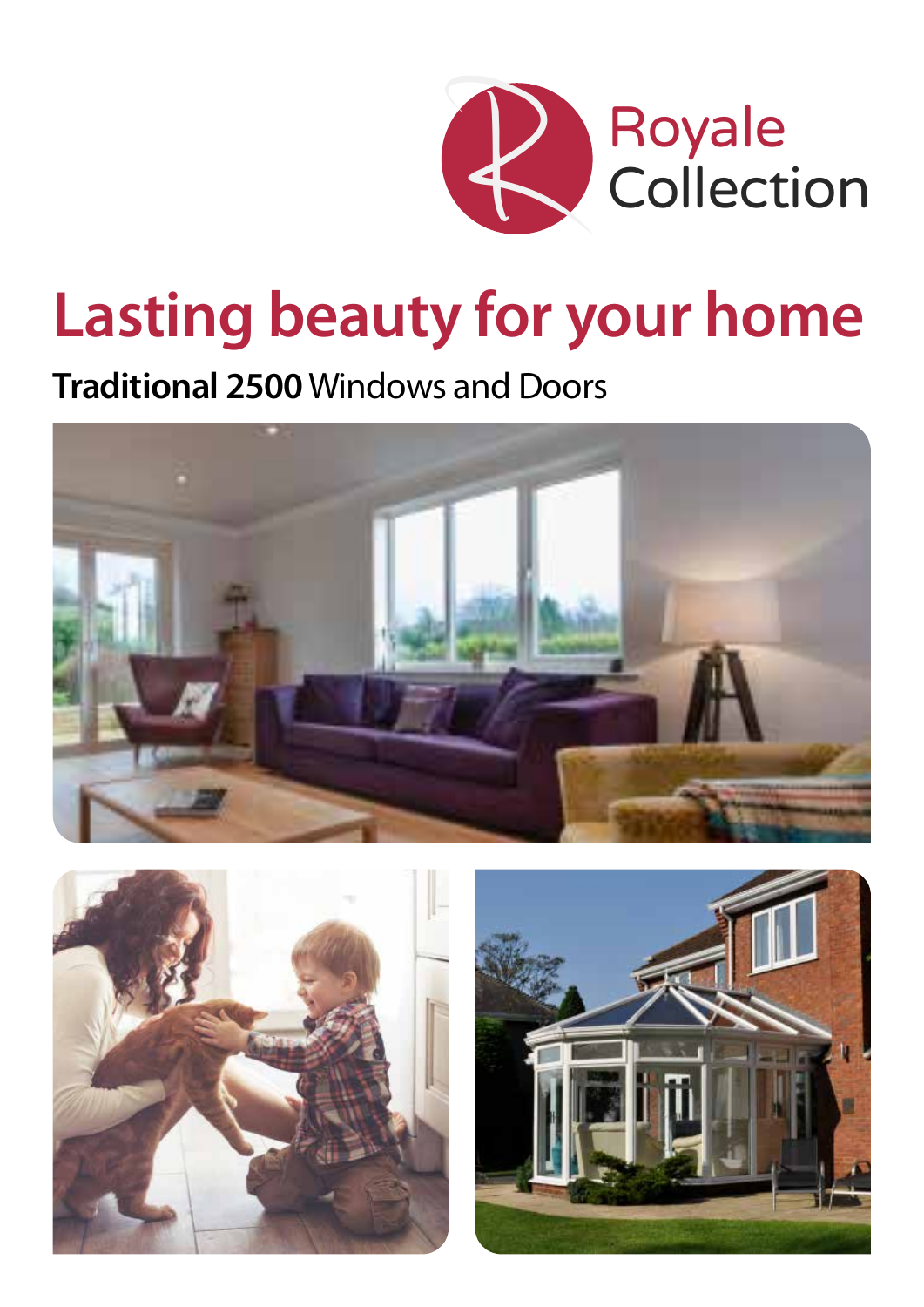



### **Saving energy, money and the environment**

### **Keeping unwelcome visitors out**

With energy prices soaring, you need a window and door system that insulates your home, helping to reduce fuel bills and cut carbon emissions.

You need to feel you are safe and secure in your own home, so it's good to know that we take security very seriously.

Most people are familiar with the rainbow 'energy label' on white goods such as fridges and washing machines. These also apply to windows and doors.

A window energy rating of A+10 or above is considered to be the best in class for energy efficiency. This equates to A+ with BFRC. So when choosing your windows, look for the energy rating label with A+.

To calculate how much you could save use the online energy calculator at www.deceuninck.co.uk

Our Traditional 2500 double glazed windows achieve superb thermal performance with A+ energy ratings. We also offer triple glazed windows for the best in energy efficiency and comfort in the home.

\* www.energysavingtrust.org.uk





Making sure your windows and doors are secure can be a major deterrent to opportunistic thieves and burglars.

Our wide range of modern, contemporary and period style windows incorporate the latest built-in safety features, including internal glazing and a locking system for ultimate protection. To provide enhanced resistance to forced entry, all our windows and doors are fitted with hinge protectors at the back of the sash.

We've taken the latest anti-bump, anti-snap cylinder technology and built it straight into our doors, and all fitted as standard equipment.

We also offer various glass and hardware options for you to choose from to make your home as safe as possible.



# **Traditional 2500 - smooth and stylish simplicity**

Our Traditional 2500 window and door range is a firm favourite with our customers. Smooth and stylish, they are proven to stand the test of time.

#### **Perfectly balanced**

This range is available in White and 18 colourways as standard. See page 11. Our suite of windows and doors comes with matching ancillaries, trims and accessories plus a wide choice of complementary hardware to complete the look.

We take our inspiration from the buildings and environment around us. So our designs are flexible, versatile and created to suit contemporary homes and period properties alike.

Good window design extends to the symmetry of window sightlines. Equal sightlines add balance and harmony, giving a cleaner view from the outside in, and from the inside looking out. It means our windows look less cluttered and more symmetrical.

All our products undergo rigorous tests to ensure they are of the highest quality, durability and reliability. So your windows and doors will stay beautiful for longer, with very little maintenance. They are also all recyclable.



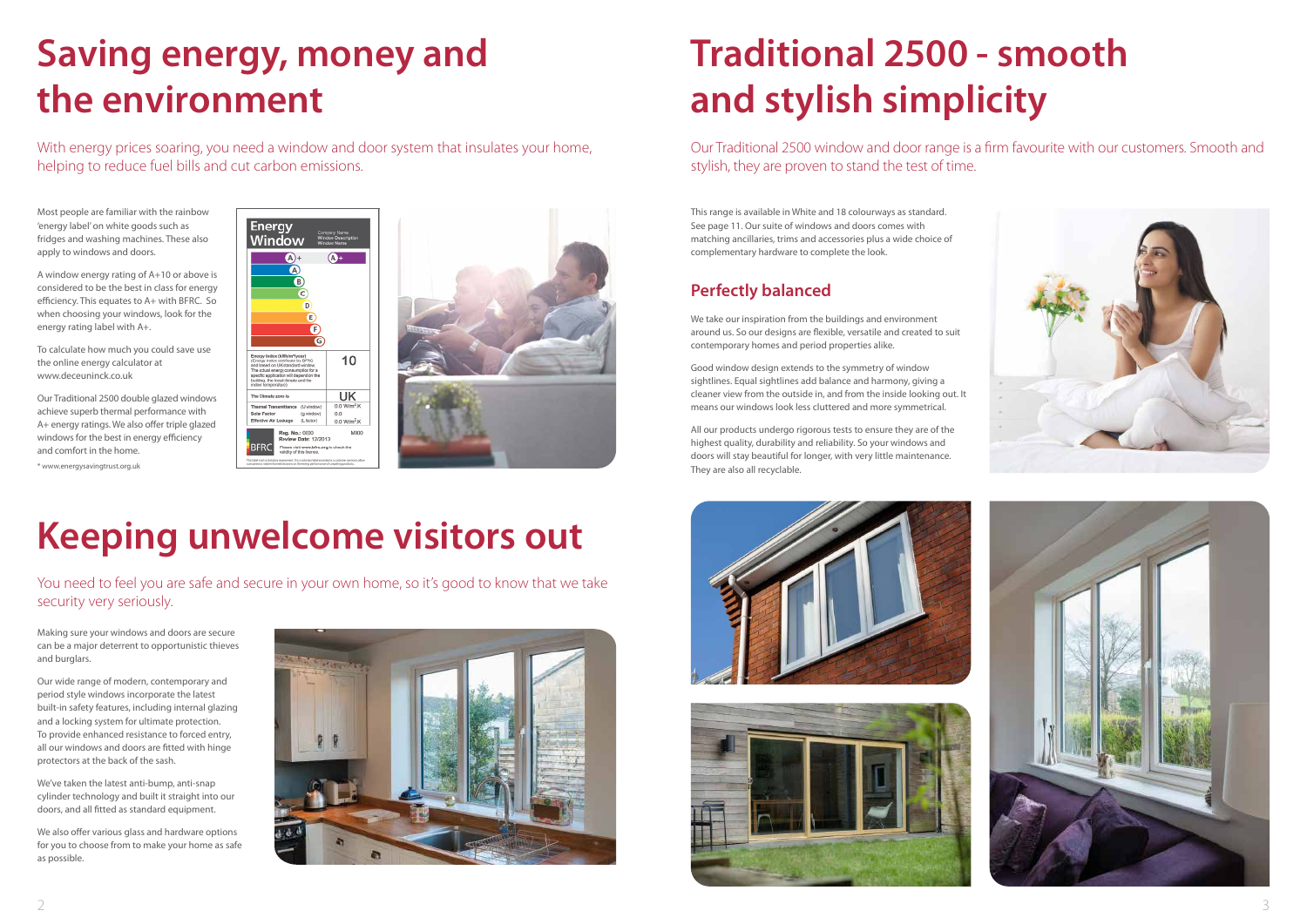

# COLOUR express

by deceuninck

|  | <b>Nut Tree</b> |
|--|-----------------|
|  |                 |
|  |                 |



We have produced the colour swatches as accurately as printing will allow. Please ask to see our swatch book for precise reference.

| Colour          | Nearest Ral | <b>Renolit Reference</b> |
|-----------------|-------------|--------------------------|
| White PVC       | RAI 9016    | Renolit Ref N/A          |
| White Grain     | RAI 9010    | Renolit Ref. 46849       |
| Classic Cream   | RAI 9001    | Renolit Ref. 46848       |
| Chartwell Green | RAI 6021    | Renolit Ref. 49246       |
| Irish Oak       | RAI N/A     | Renolit Ref. 93211005    |
| Golden Oak      | RAI N/A     | Renolit Ref. 92178001    |
| Rosewood        | RAI N/A     | Renolit Ref. 93202001    |
| Nut Tree        | RAI N/A     | Renolit Ref. 92178007    |
| Anthracite Grey | RAI 7016    | Renolit Ref. 7016 05     |
| Black Ash       | RAI 8022    | Renolit Ref. 8518 05     |

### Colour Express is a unique range of foil colours in 18 colourways for our full suite of windows

and doors. Complete with colour matching ancillaries, trims and accessories windows and doors have never looked so pretty.

Supplied from stock, everything - windows, doors, composite doors and Slider24 door - arrives together to minimise inconvenience and disruption.

**With an extensive selection of colours and colourways, we help you choose the perfect colour palette for your home.** 

- Colour Express includes the beautiful woodgrains, Classic Cream, Chartwell Green, Irish Oak, Anthracite Grey, and the unique Nut Tree. Just feel our authentic woodgrain foils.
- Extremely durable and a 10 year manufacturer's guarantee means your new windows and doors will stay looking beautiful for years, giving you ultimate peace of mind.

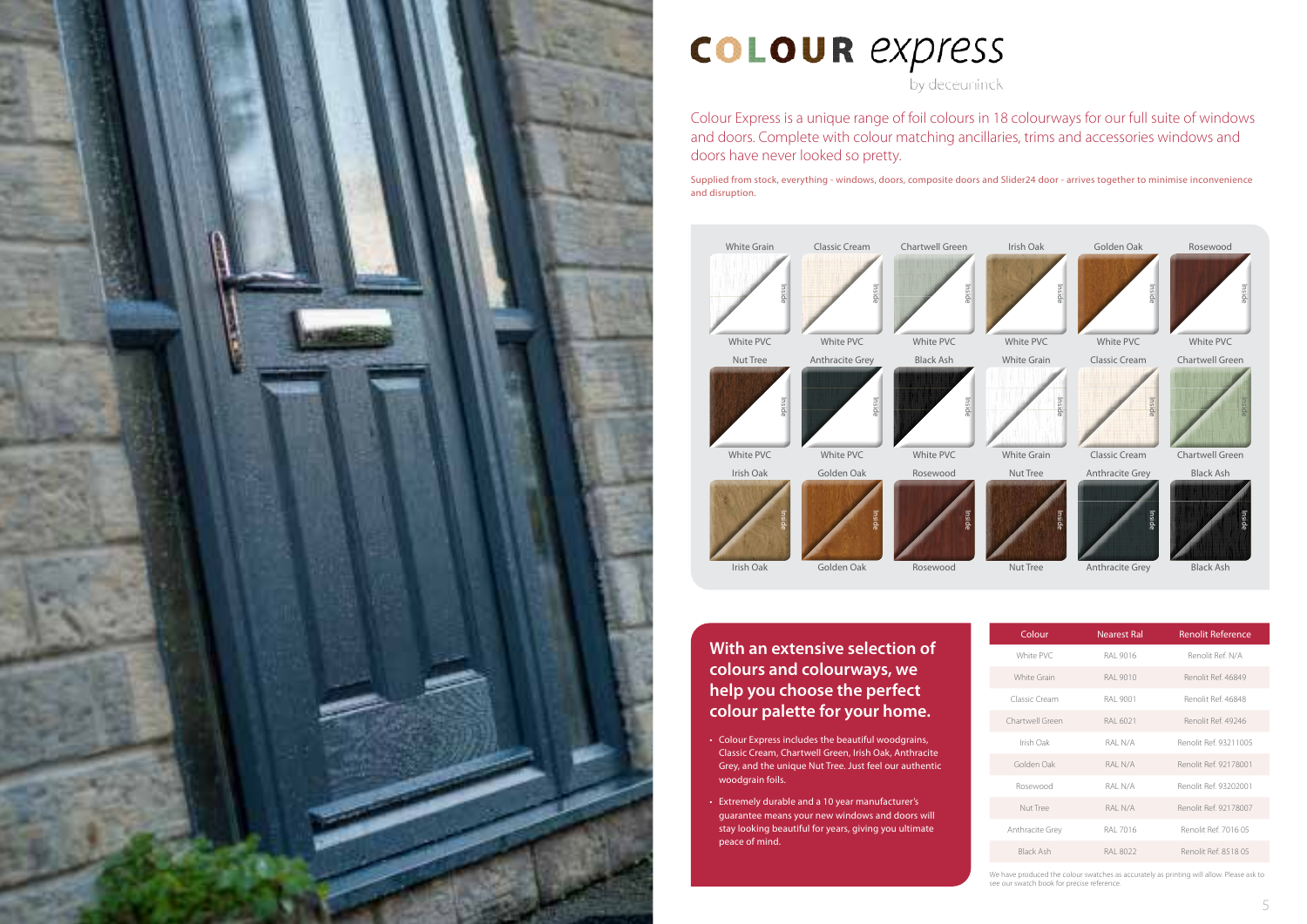



#### French Doors



#### Residential Doors







Patio Doors **Tilt and Turn Windows** 



#### Casement Windows



## **Choose the windows and doors to suit your home**

A wide range of glass effects are available so you can more closely match the pattern you prefer. All glass options are available toughened or laminated for safety and security.

#### **Leaded and Georgian**

#### **Sightlines**

## **Choosing the right glass for your home**





Minster glass Stippolyte glass Contora glass Contora glass Contora glass Stippolyte glass Stippolyte glass

The design of your windows and doors have a big impact on the overall appearance of your home. Whatever the age of your property the original windows and doors were designed to harmonise with it. So it's important to consider what will look right for the building when you replace them. The right design and look can preserve or enhance the value of your home.



Were the original windows leaded perhaps, or did they have Georgian bars?

Good window design extends to the symmetry of window sightlines.

Equal sightlines add balance and harmony – a subtle touch which adds value to any home.



Square leaded

Internal Georgian Bars

Diamond leaded



External Georgian Bars





Unequal Sightlines